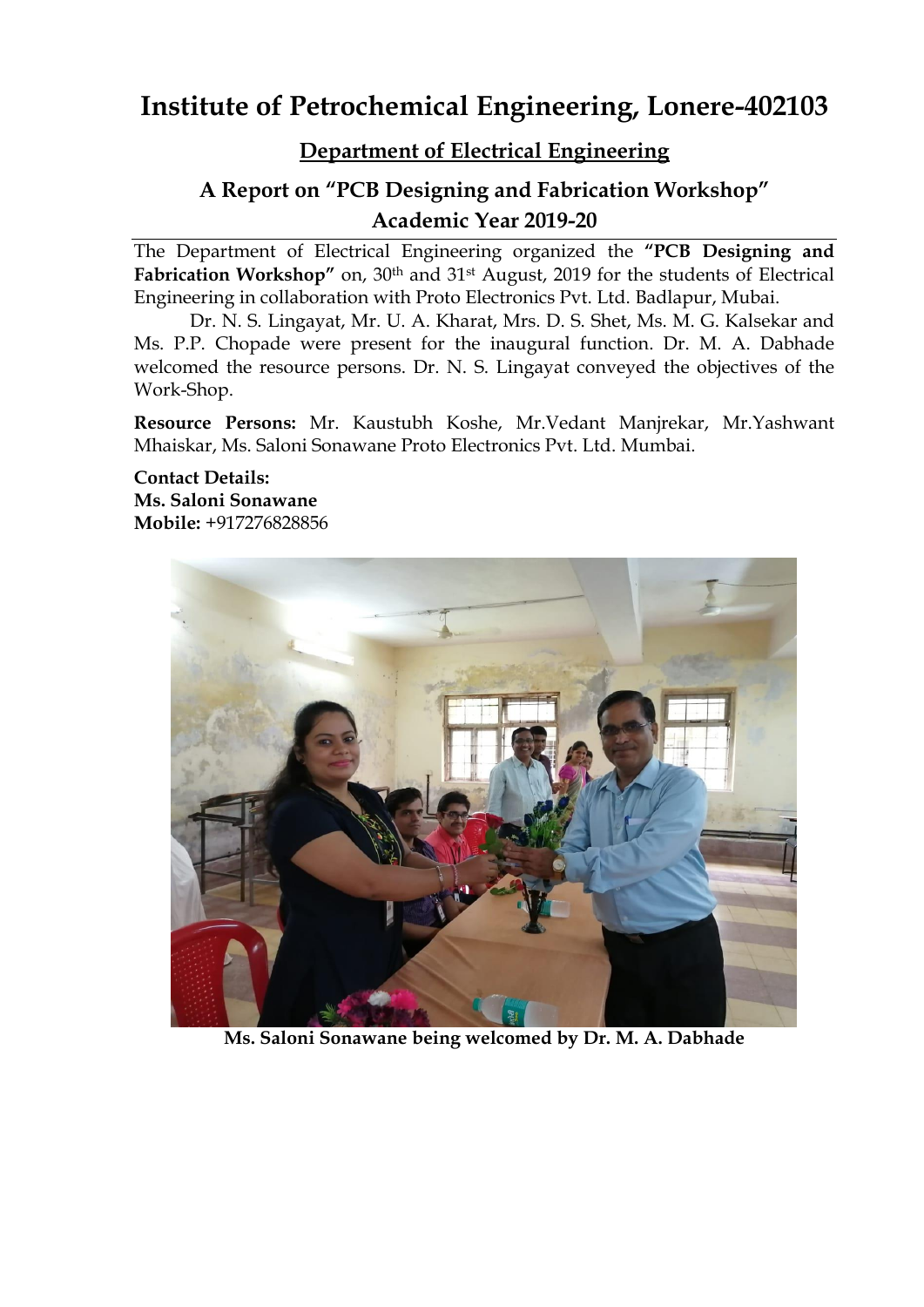

The objective of the workshop was to make every student an expert in designing their own **PCB board** which would be very useful for developing their own projects. The workshop progressed in the following sequence:

### **1. Basic PCB Concepts**

First of all Mr. Kaustubh Koshe taught the concepts which will be very helpful for designing the PCB practically, using some power point presentations. In this theoretical explanation part he explained about the **Express PCB** and **Proteus** software and the use of software for further practical implementation in designing the PCB. He also gave a briefing about active and passive electronic components with the packaging details which the students will be using in a PCB.



**Mr. Kaustubh Koshe while interacting with the students…**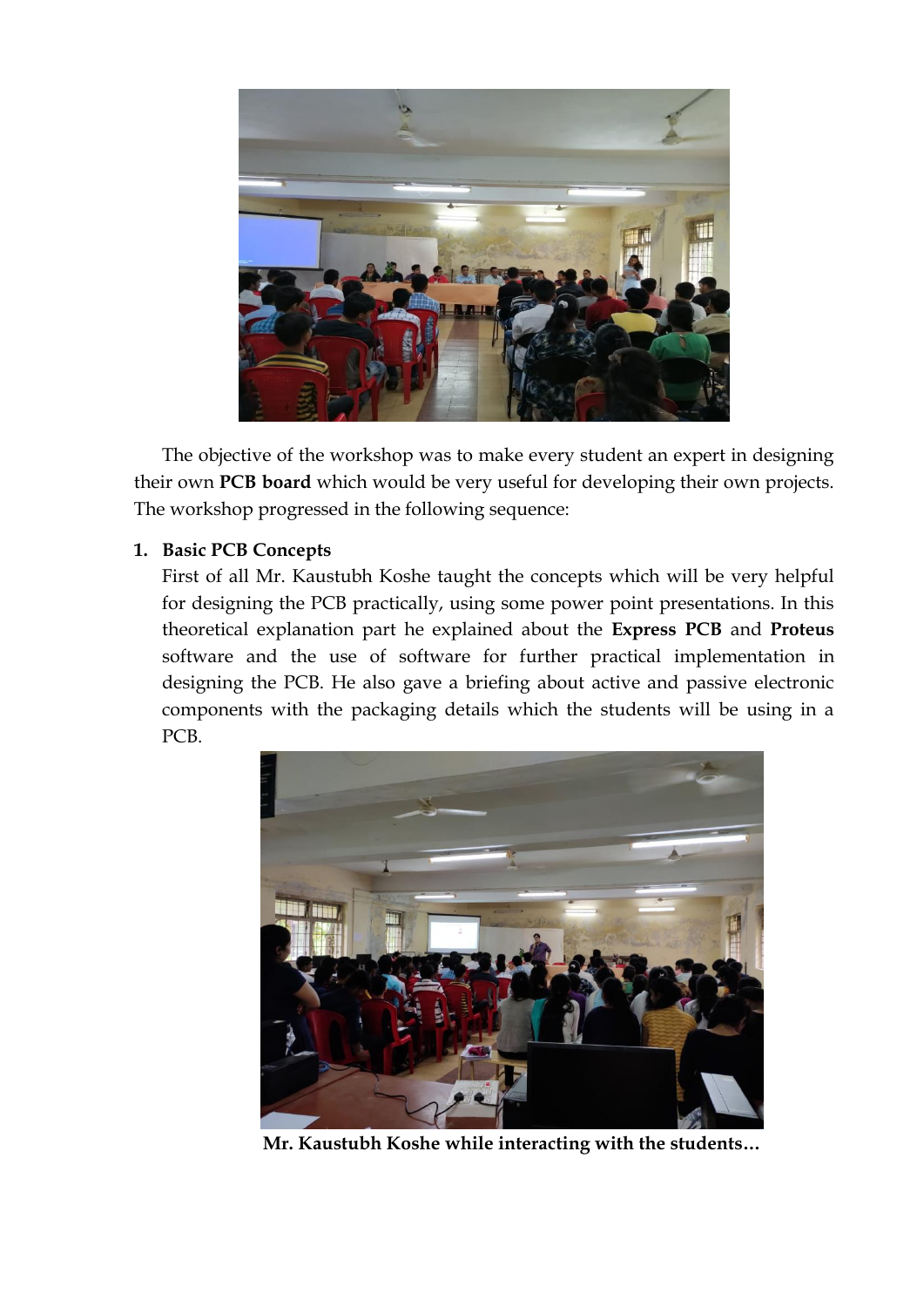#### **2. Designing the PCB**

Designing the PCB is the basic step and it is one of the important steps for designing a PCB. Editing and Routing gives the circuit layout from one component to the other components.



**Designing PCB circuit on Express PCB Softwear** 

### **3. Printing the PCB Design**

After all the checks are complete, the PCB design can be printed. Unlike other plans, like architectural drawings, PCB plans don't print out on a regular 8.5 x 11 sheet of paper. Instead, a special kind of printer, known as a plotter printer, is used. A plotter printer makes a "film" of the PCB. The final product of this "film" looks much like the transparencies that used to be used in schools — it's essentially a photo negative of the board itself.

The inside layers of the PCB are represented in two ink colors:

**Black Ink:** Used for the copper traces and circuits of the PCB

**Clear Ink:** Denotes the non-conductive areas of the PCB, like the fiberglass base

`On the outer layers of the PCB design, this trend is reversed — clear ink refers to the line of copper pathways, but black ink also refers to areas where copper will be removed.

After the film is printed, they're lined up and a hole, known as a registration hole, is punched through them. The registration hole is used as guide to align the films later on in the process.

### **4. Toner Transfer Method**

This is the first step in the actual manufacturing process where the PCB making starts. After the PCB design is printed onto a piece of laminate, copper is then pre-bonded to that same piece of laminate, which serves as the structure for the PCB. This will be passed through a temperature of about 160 to 180 degrees so that the tracks of the circuit will be remained on the wafer.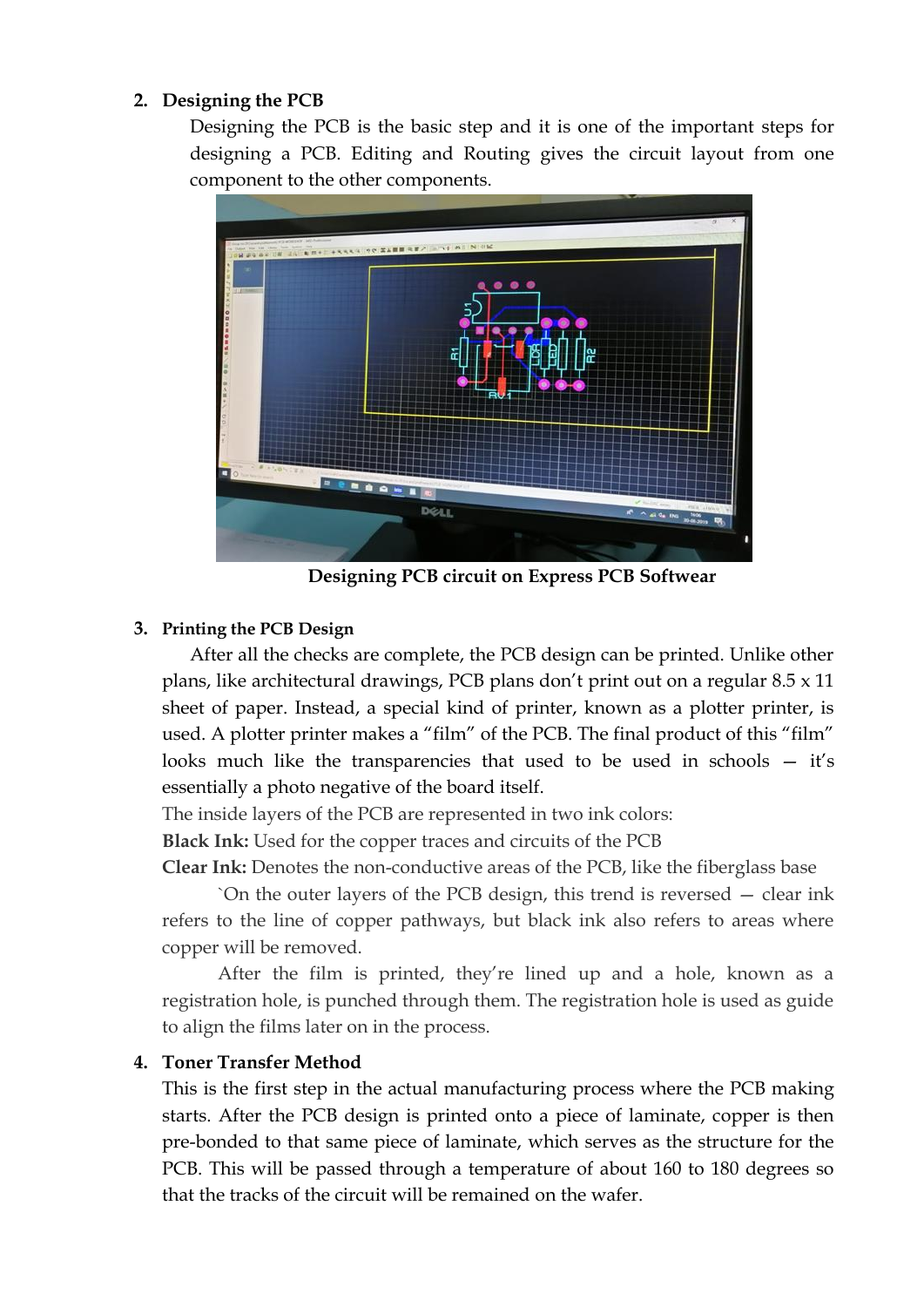**5. Getting Rid of the Unneeded Copper**

The next stage in the process is that of removing the unwanted copper. Much like the alkaline solution from earlier, another powerful chemical is used to eat away at the copper that is not covered by photo resist. Once the unprotected copper is removed, the hardened photo resist from earlier needs to be removed, as well. Another solvent is used, leaving only the copper necessary for the PCB.

Note that when it comes to removing the unwanted copper from your PCB, heavier boards may require more copper solvent or more exposure to the solvent



**Students participating in Etching Process**

### **6. Drilling Technique**

The board will be drilled with holes where the components have to be placed; the holes will be drilled in the board depending on the terminals available for the components in the design. The hole should be in the size so that the terminal has to be freely placed in the hole.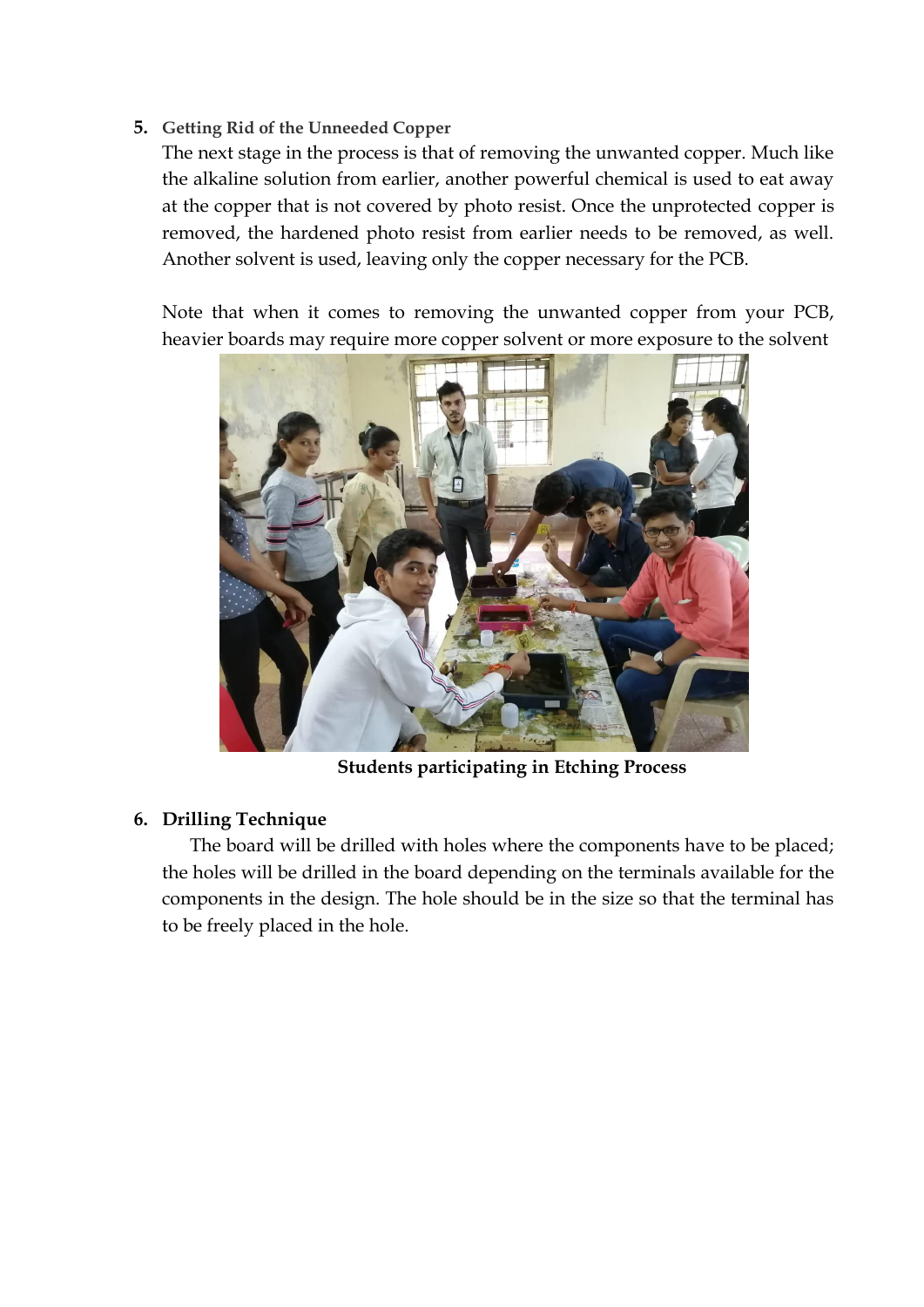

**Students participating in Drilling Process**

## **7. Mounting Components**

This process done with a pair of tweezers, in which assemblers had to pick and place components by hand.

## **8. Soldering Technique**

The components that are placed in the board should be soldered to the track so that the circuit is connected as per the design. After this step the engraved PCB will be ready to use. Once the solder paste and surface mount components are all in place, they need to remain there. This means the solder paste needs to solidify, adhering components to the board. PCB assembly accomplishes this through a process called "reflow".



**Students participating in soldering Process**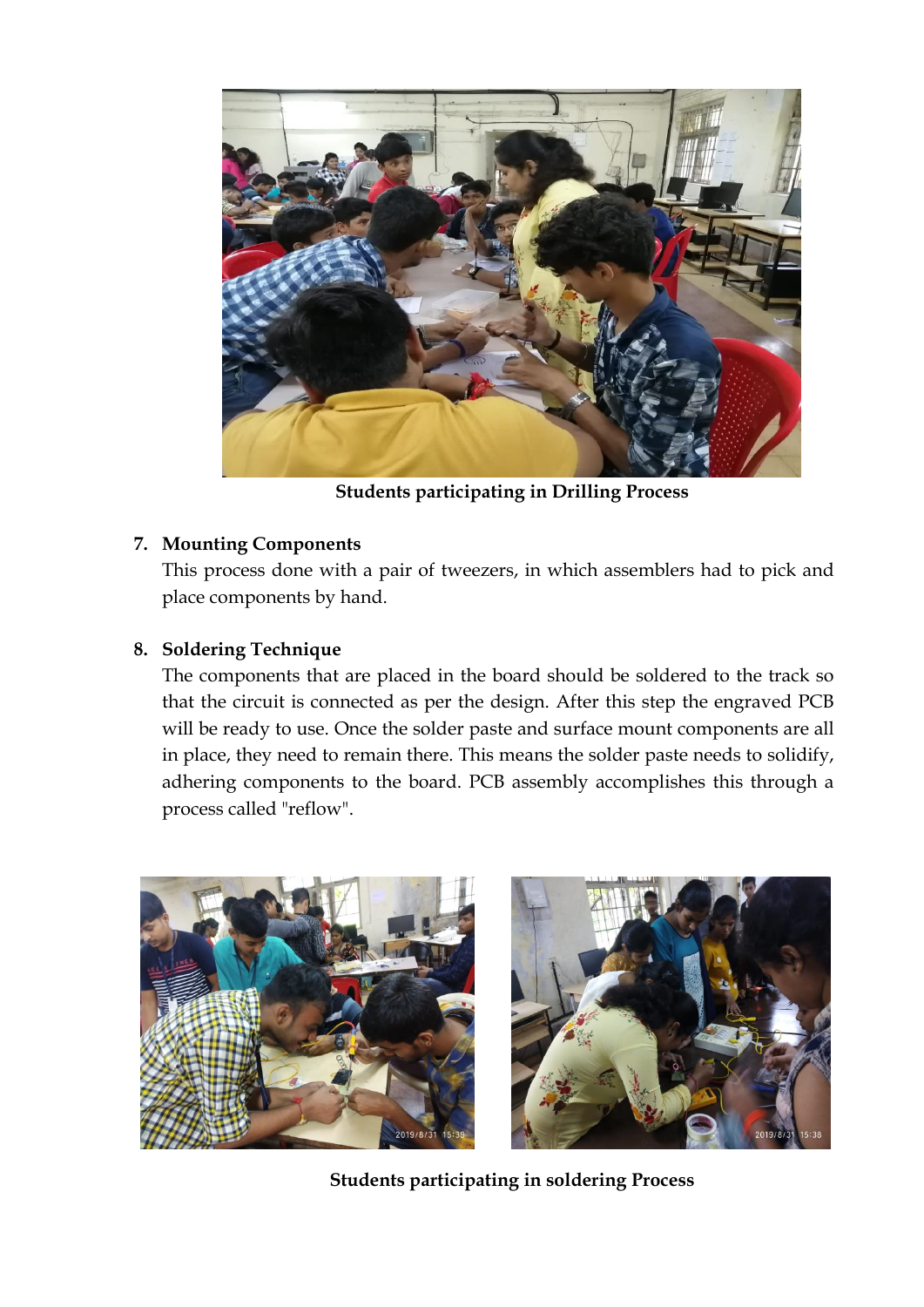#### **9. Electrical Reliability Testing**

After the PCB has been coated and cured (if necessary), a technician performs a battery of electrical tests on the different areas of the PCB to ensure functionality. The main tests that are performed are the circuit continuity and isolation tests. The circuit continuity test checks for any disconnections in the PCB, known as "opens." The circuit isolation test, on the other hand, checks the isolation values of the PCB's various parts in order to check if there are any shorts. While the electrical tests mainly exist to ensure functionality, they also work as test of how well the initial PCB design stood up to the manufacturing process.



#### **10. Functional Test**

Functional test (FCT) is used as a final manufacturing step. It provides a pass/fail determination on finished PCBs before they are shipped. An FCT's purpose in manufacturing is to validate that product hardware is free of defects that could, otherwise, adversely affect the product's correct functioning in a system application.

In short, FCT verifies a PCB's functionality and its behavior. It is important to emphasize that the requirements of a functional test, its development, and procedures vary widely from PCB to PCB and system to system.

#### **Student Response**

Almost 90 students from second year and third year had taken part in the workshop. All the students responded that they have learned and had hands on experience in designing a PCB. They were very excited to participate in the workshop and requested for more workshops on similar way so that they can simultaneously gain the practical knowledge.